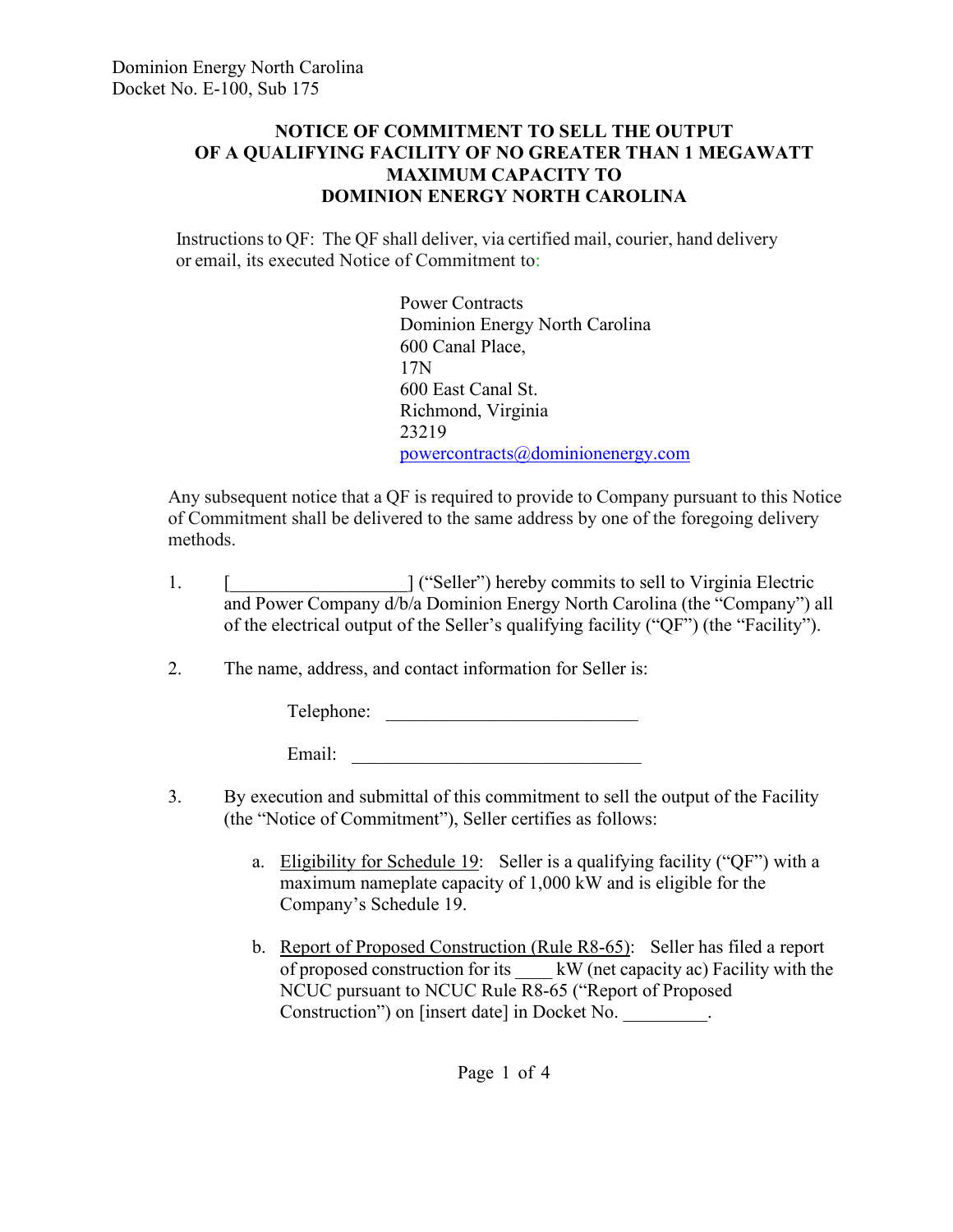- c. Application to Interconnect to Company's System: Seller is requesting to become an Interconnection Customer of the Company, as that term is defined in the North Carolina Interconnection Procedures ("NCIP"), and has submitted, and received notification from the Company pursuant to Section 1.4.1 of the NCIP that Company has received, either:
	- i. the NCIP Attachment 6 Interconnection Request Application Form for Certified Inverter-Based Generating Facilities No Larger Than 20 kW pursuant to NCIP Section 2; or
	- ii. the NCIP Attachment 2 Interconnection Request Application Form requesting Fast Track review pursuant to NCIP Section 3.
- 4. Through the course of performing diligent project development, Seller has determined and confirms the following with respect to the location of the Facility:<sup>[1](#page-1-0)</sup>
	- a. The Facility is not located less than one (1) mile from an affiliated small power production QF using the same energy resource.
	- b. The Facility is not located more than one (1) mile but less than ten (10) miles from an affiliated QF using the same energy resource. If Seller cannot so confirm, Seller has determined and confirms the following:
		- i. The Facility does not share interconnection facilities, collector systems or facilities, control systems, step-up transformers, control facilities, or any other infrastructure, or access or easements, or common permits or property leases with an affiliated QF using the same energy resource located more than one (1) mile but less than ten (10) miles from the Facility; and
		- ii. The Facility is not owned or controlled by the same person(s) or affiliated person(s) or operated and maintained by the same or affiliated entity(ies) as an affiliated QF using the same energy resource located more than one (1) mile but less than ten (10) miles from the Facility; and

<span id="page-1-0"></span><sup>&</sup>lt;sup>1</sup> For measurement purposes all distances will be calculated as the distance between the edge of the nearest "electrical generating equipment" at the Facility and an affiliated QF using the same energy resource. The term "affiliate" is as defined at  $18$  C.F.R. §  $35.36(a)(9)$ .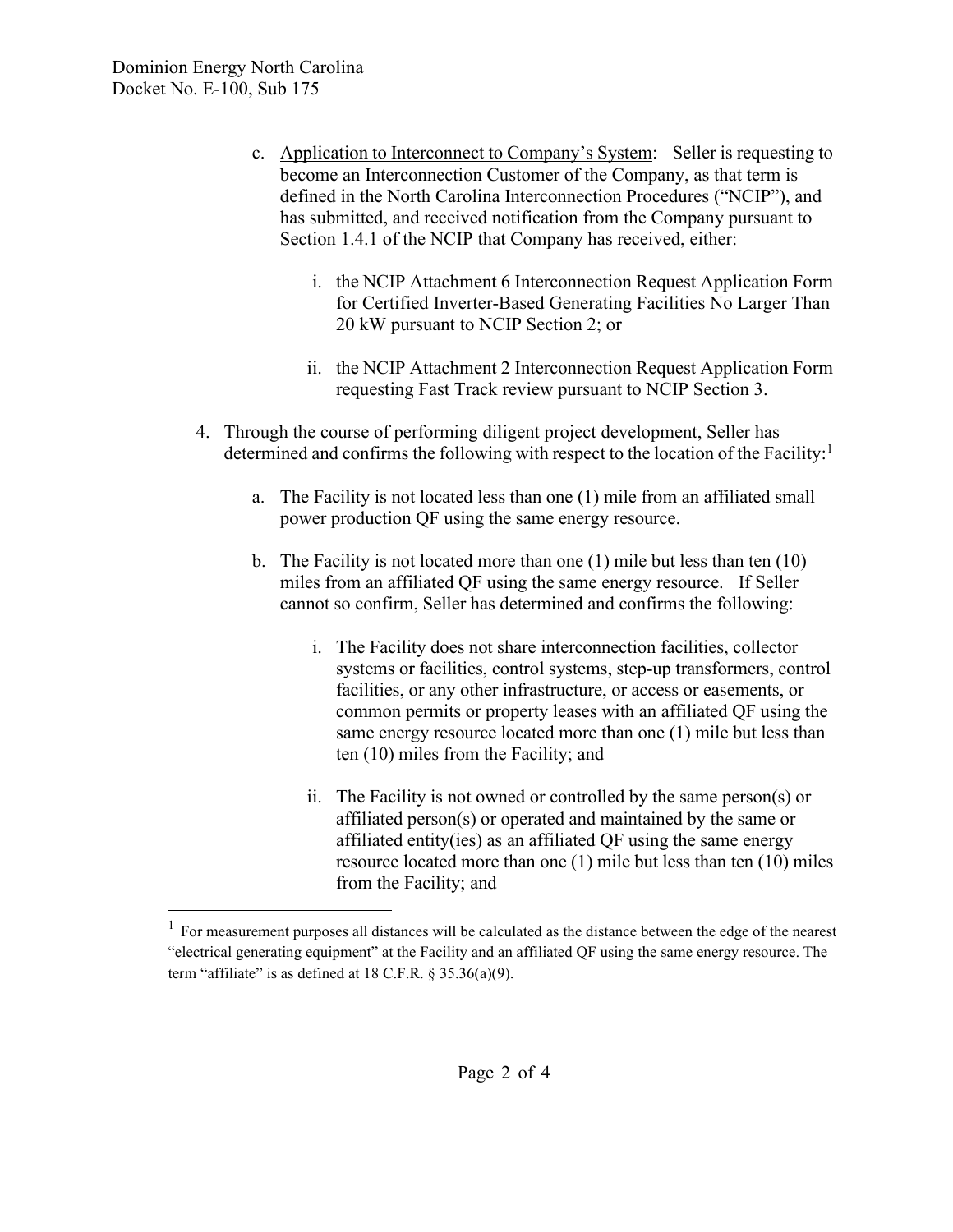- iii. The Facility does not have any of the following in common with an affiliated QF using the same energy resource located more than one (1) mile but less than ten (10) miles from the Facility: common debt or equity financing; or sharing engineering or procurement contracts.
- 5. For purposes of demonstrating commercial viability and financial commitment to complete the Facility, Seller warrants as follows:
	- a. Seller has taken meaningful steps to obtain site control adequate to commence construction of the project at the proposed location; and
	- b. Seller has filed an interconnection application with the Company as discussed above at item 3.c.; and
	- c. Seller has submitted all required applications including filing fees to obtain all necessary local permitting and zoning approvals.
- 6. By execution and submittal of this Notice of Commitment, Seller acknowledges that the legally enforceable obligation date ("LEO Date") for the Facility will be established upon the Company's receipt of this Notice of Commitment Form, and shall be based upon (a) the receipted date of deposit of this Notice of Commitment with the U.S. Postal Service for certified mail delivery to the Company, (b) the receipted date of deposit of this Notice of Commitment with a third-party courier (e.g., Federal Express, United Parcel Service) for trackable delivery to the Company, (c) the receipted date of hand delivery of this Notice of Commitment to the Company at the address set forth in paragraph 1, above, or (d) the date on which an electronic copy of this Notice of Commitment is sent via email to the Company if such email is sent during regular business hours (9:00 a.m. to 5:00 p.m.) on a business day (Monday through Friday excluding federal and state holidays). Emails sent after regular business hours or on days that are not business days shall be deemed submitted on the next business day.
- 7. The LEO Date will be used to determine Seller's eligibility for the rates, terms and conditions of the Company's currently effective Schedule 19.
- 8. This Notice of Commitment shall automatically terminate and be of no further force and effect in the following circumstances: